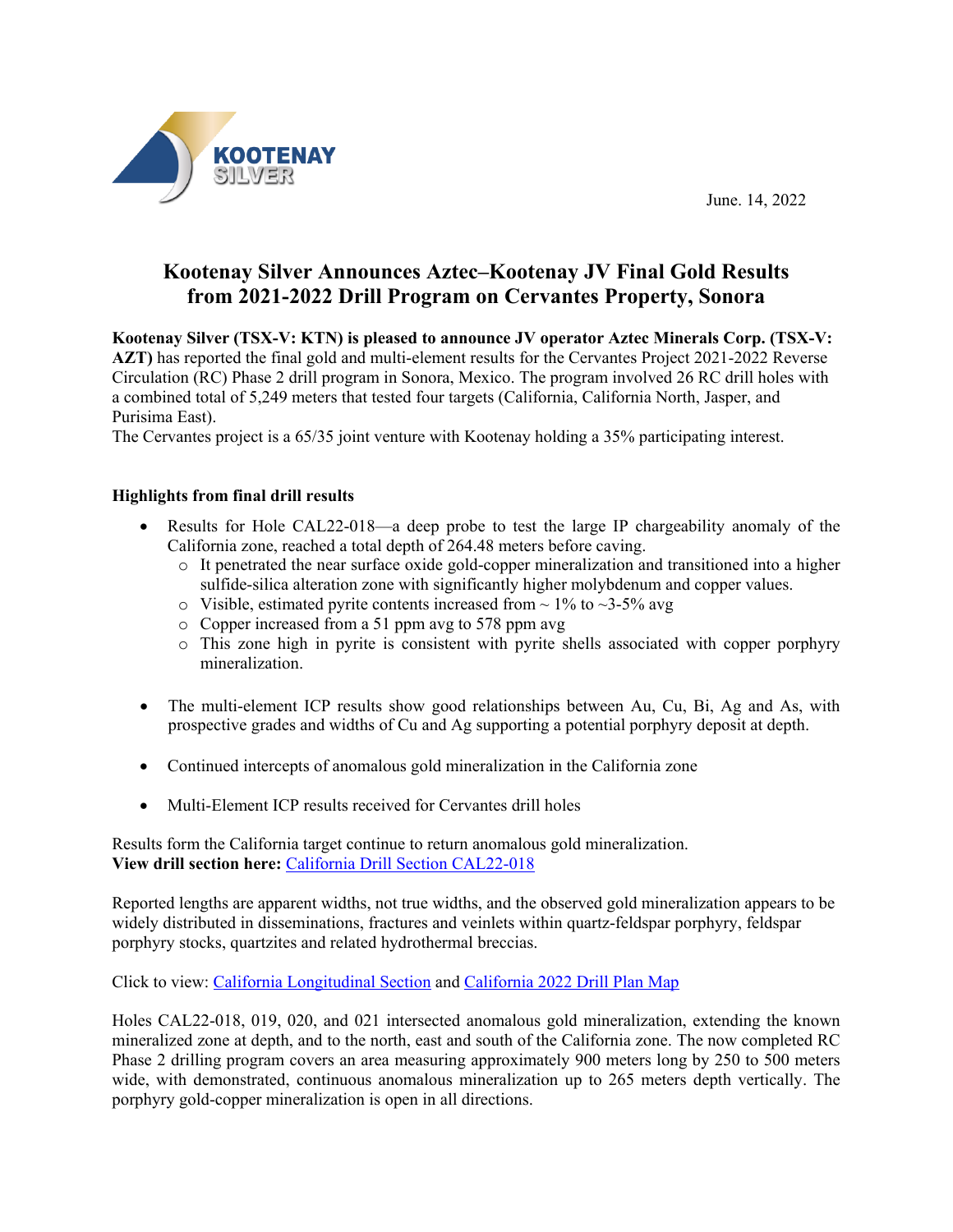| Hole No.  | From        | To     | Interval | Gold (gpT) | Copper (%)    | Silver(gpT)   | <b>Molybdenum PPM</b> |
|-----------|-------------|--------|----------|------------|---------------|---------------|-----------------------|
|           | m           | m      | m        |            |               |               |                       |
| CAL22-001 | 16.72       | 110.96 | 94.24    | 1.038      | 54.72m/0.361  | 72.96m/4.112  |                       |
|           |             |        |          |            |               |               |                       |
| CAL22-002 | 4.6         | 103.36 | 98.76    | 0.374      | 16.72m/0.153  | 41.04m/1.226  |                       |
|           |             |        |          |            |               |               |                       |
| CAL22-003 | 45.6        | 91.2   | 45.6     | 0.422      | 63.84m/0.107  | 53.2m/2.946   |                       |
|           |             |        |          |            |               |               |                       |
| CAL22-004 | $\pmb{0}$   | 165.68 | 165.68   | 1.002      | 159.6m/0.065  | 167.2m/1.908  |                       |
|           |             |        |          |            |               |               |                       |
| CAL22-005 | $\pmb{0}$   | 136.8  | 136.8    | 1.486      | 118.56m/.091  | 118.56m/2.661 |                       |
|           |             |        |          |            |               |               |                       |
| CAL22-006 | 16.72       | 117.04 | 100.32   | 0.749      | 138m/0.103    | 165.68m/3.243 |                       |
|           |             |        |          |            |               |               |                       |
| CAL22-007 | 83.6        | 147.44 | 63.84    | 0.465      | 107.92m/0.079 | 89.68m/1.429  |                       |
|           |             |        |          |            |               |               |                       |
| CAL22-008 | $\pmb{0}$   | 54.72  | 54.72    | 0.884      | 33.4m/0.122   | 30.4m/2.36    |                       |
|           |             |        |          |            | 59.28m/0.096  |               | 59.28m/59.65          |
|           |             |        |          |            |               |               |                       |
| CAL22-009 | $\pmb{0}$   | 86.64  | 86.64    | 0.5        | 74.48m/0.138  | 76m/2.386     |                       |
|           |             |        |          |            |               |               |                       |
| CAL22-010 | $\mathsf 0$ | 138.32 | 138.32   | 0.53       | 95.76m/0.224  | 127.7m/3.567  |                       |
|           |             |        |          |            |               |               |                       |
| CAL22-011 | 25.84       | 158.08 | 132.24   | 0.427      | 21.52m/0.053  | 66.88m/2.279  |                       |
|           |             |        |          |            | 65.36m/0.053  | 65.36m/1.502  |                       |
|           |             |        |          |            |               |               |                       |
| CAL22-012 | 41.04       | 193.04 | 152      | 0.872      | 123.12m/0.095 | 165.68m/3.463 |                       |
|           |             |        |          |            |               |               |                       |
| CAL22-013 | 139.84      | 147.44 | 7.6      | 0.209      | 54.72m/0.055  | 74.48m/1.489  |                       |
|           |             |        |          |            |               |               |                       |
| CAL22-014 | 0           | 54.72  | 54.72    | 0.484      | 31.92m/.0615  | 27.36m/1.361  |                       |
|           |             |        |          |            |               |               |                       |
| CAL22-015 | 4.56        | 72.96  | 68.4     | 0.421      | 30.4m/.0622   | 21.28m/2.779  |                       |
|           |             |        |          |            |               |               |                       |
| CAL22-016 | $\pmb{0}$   | 56.24  | 56.24    | 0.475      | 25.84m/.0981  | 12.16m/2.325  |                       |
|           |             |        |          |            |               |               |                       |
| CAL22-017 | 28.88       | 53.2   | 24.32    | 0.315      | 31.92m/0.045  | 12.16m/1.475  | 19.8m/209.8           |
|           |             |        |          |            | 50.2m/0.069   | 10.64m/2.771  | 74.48m/144.57         |
|           |             |        |          |            |               |               |                       |
| CAL22-018 | 24.32       | 48.64  | 24.32    | 0.216      | 53.2m/0.078   | 86.65m/2.174  |                       |

*Table 1. Select Multi-Element Results of Cervantes Phase 2 Drill Program*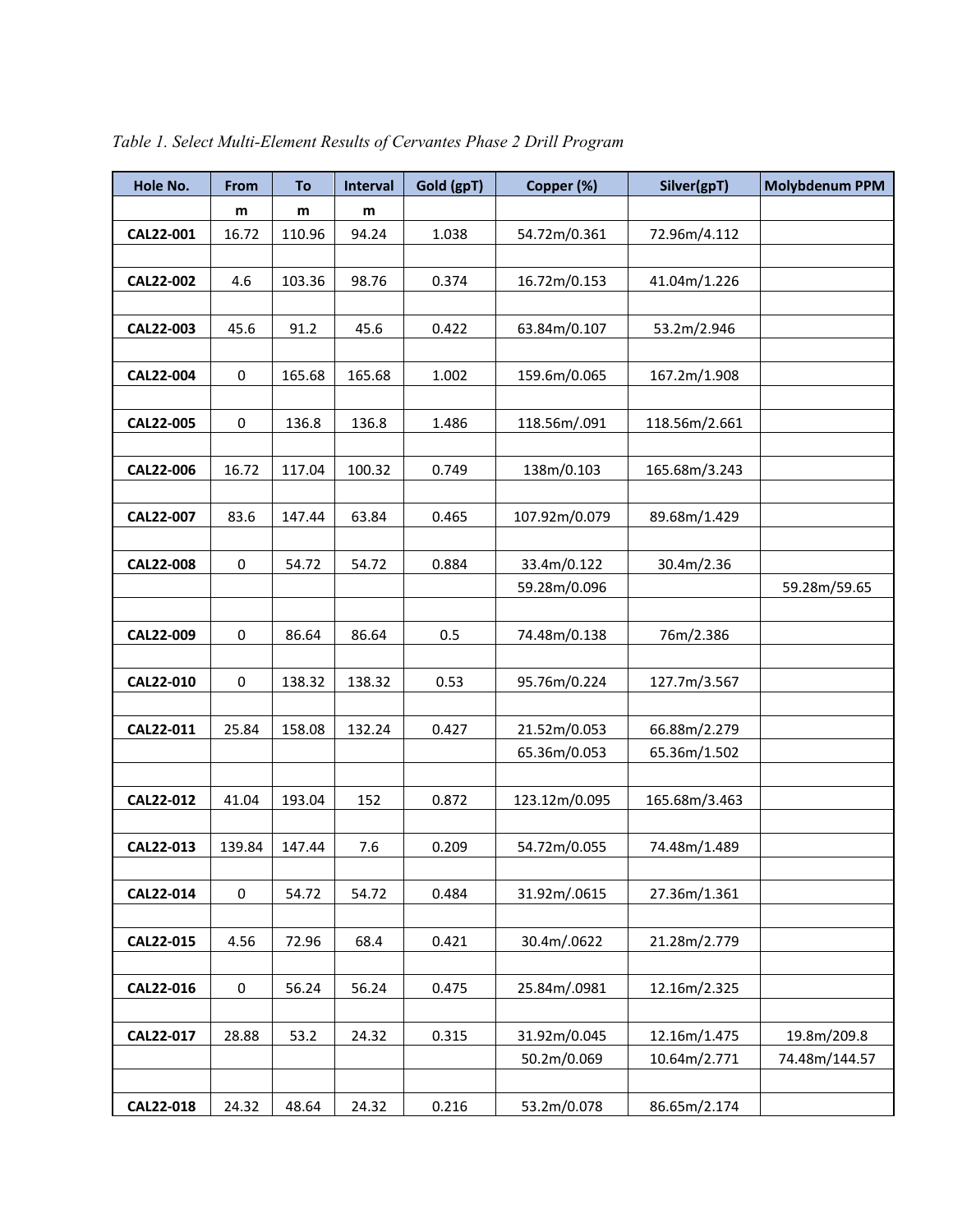|                  | 191.52 | 202.16 | 10.64 | 0.273 | 68.4m/0.062   | 28.88m/1.116 | 39.52m/122.46 |
|------------------|--------|--------|-------|-------|---------------|--------------|---------------|
|                  |        |        |       |       |               |              |               |
| CAL22-019        | 153.52 | 167.2  | 13.68 | 0.269 | 16.72./0.0803 | 59.28m/1.549 | 7.6m/126.6    |
|                  |        |        |       |       |               |              |               |
| CAL22-020        | 15.2   | 18.24  | 3.04  | 0.321 |               | 4.56m/1.833  |               |
|                  |        |        |       |       |               |              |               |
| CAL22-021        | 100.32 | 104.88 | 4.56  | 0.409 | 3.04m/.0707   | 3.04m/2.2    |               |
|                  |        |        |       |       |               |              |               |
| JAS22-001        | 10.64  | 19.76  | 9.12  | 0.332 | 69.9m/0.215   | 65.4m/2.723  | 19.76m/144.92 |
|                  |        |        |       |       | 200.6m/0.117  |              |               |
|                  |        |        |       |       |               |              |               |
| <b>PUR21-001</b> | 16.72  | 19.76  | 3.04  | 0.323 | 51.68m/0.069  | 83.6m/1.942  |               |
|                  |        |        |       |       |               |              |               |
| <b>PUR21-002</b> | 22.8   | 31.92  | 9.12  | 0.334 | 31.9m/0.168   | 3.04m/1.8    |               |
|                  |        |        |       |       | 13.68m/0.076  |              |               |
|                  |        |        |       |       |               |              |               |
| <b>PUR21-003</b> |        |        |       |       | 18.2m/0.0518  | 3.04m/1.5    |               |
|                  |        |        |       |       |               |              |               |
| <b>PUR22-004</b> |        |        |       |       |               |              | 25.8m/325.35  |

The Aztec-Kootenay JV has now completed its Phase 2 RC program of 26 holes, totaling 5,249 meters at the **Cervantes Property**. Drilling commenced in December 2021. The primary objectives of the 2021 – 2022 phase 2 exploration program was to better define the open pit, heap leach gold potential of the porphyry oxide cap at **California**, evaluate the potential for deeper copper-gold porphyry sulfide mineralization underlying the oxide cap, test for north and west extensions of the California mineralization at **California North** and **Jasper**, and assess the breccia potential of **Purisima East**.

Drill samples cuttings are collected every 5 feet (1.52m) from all drill holes. The samples are analyzed by Bureau Veritas for gold with a 30-gram sample size using the method FA430 followed by MA300. Over limits, when present, are analyzed by AR404 or FA550. All holes contain certified blanks, standards, and duplicates as part of the quality control program. The QA/QC review for all drilling has been completed with excellent results showing good data integrity. The samples are shipped to and received by Bureau Veritas Minerals laboratory for the gold and multielement geochemical analysis and additional gold results will be received and reported in the next several weeks. Final multielement ICP results are expected to follow the release of the preliminary gold assays and are expected to be received during the second quarter 2022.

Aztec has recently completed drill hole collar surveying, field work for Drone Photogrammetry survey created a detailed ortho-topographic base map, and Terraspec readings on the RC drill chips. Aztec is now carrying out channel sampling and geologic mapping of the new drill roads at California, California Norte and Jasper, relogged the 2017-2018 core, expand surface sampling and mapping on the property in general to continue the 2021 phase 1 surface program, and generate Leapfrog modeling of the geology, geochemistry and geophysics.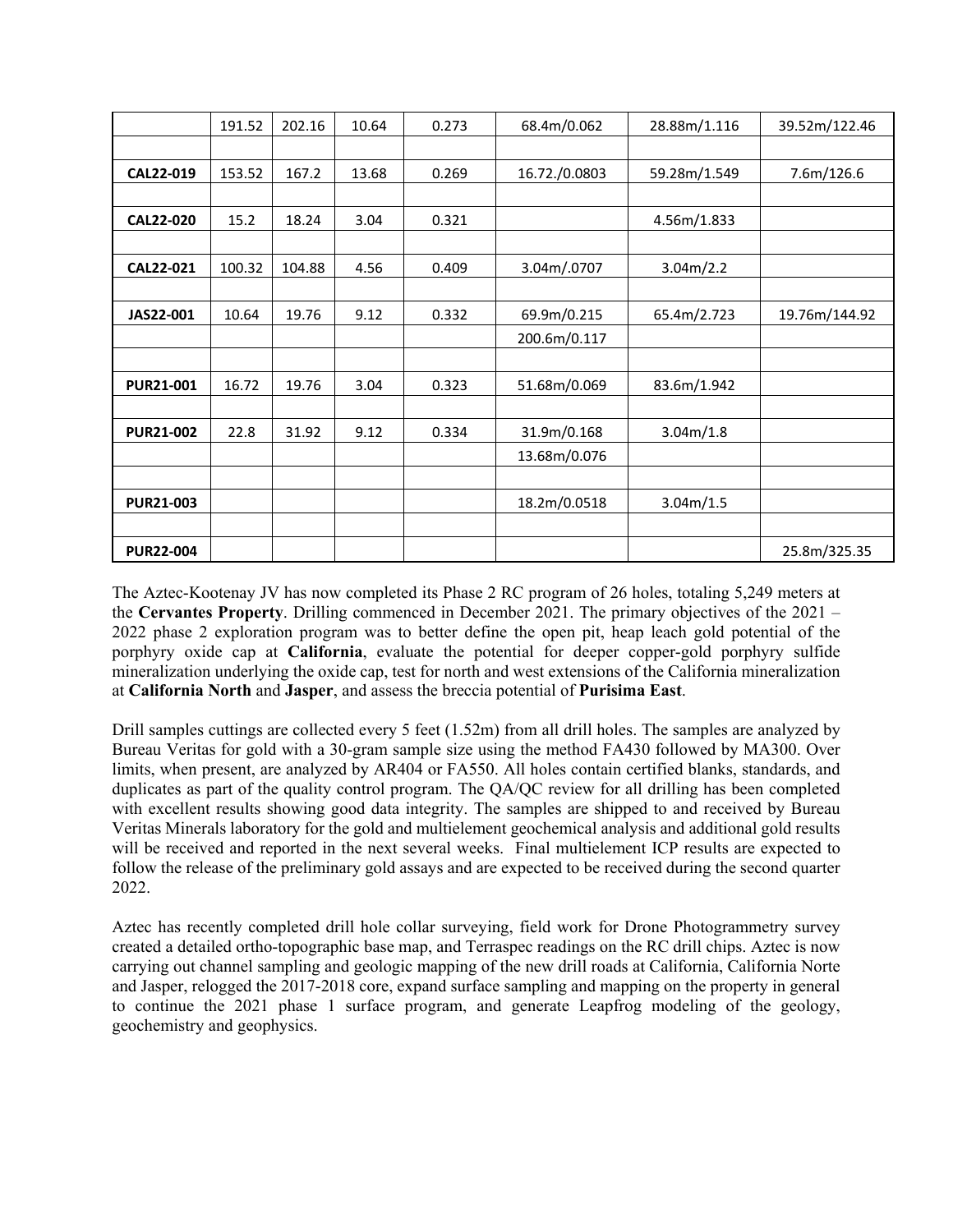## *Qualified Persons*

The Kootenay technical information in this news release has been prepared in accordance with the Canadian regulatory requirements set out in National Instrument 43-101 (Standards of Disclosure for Mineral Projects) and reviewed and approved on behalf of Kootenay by James McDonald, P.Geo, President, CEO & Director for Kootenay, a Qualified Person.

## **About Kootenay Silver Inc.**

*Kootenay Silver Inc. is an exploration company actively engaged in the discovery and development of mineral projects in the Sierra Madre Region of Mexico and in British Columbia, Canada. Supported by one of the largest junior portfolios of silver assets in Mexico, Kootenay continues to provide its shareholders with significant leverage to silver prices. The Company remains focused on the expansion of its current silver resources, new discoveries and the near-term economic development of its priority silver projects located in prolific mining districts in Sonora, State and Chihuahua, State, Mexico, respectively.*

**For additional information, please contact: James McDonald, CEO and President** at 403-880-6016 **Ken Berry, Chairman** at 604-601-5652; 1-888-601-5650 *or visit:* [www.kootenaysilver.com](http://www.kootenaysilver.com/)

## *CAUTIONARY NOTE REGARDING FORWARD-LOOKING STATEMENTS:*

*The information in this news release has been prepared as at June 14, 2022. Certain statements in this news release, referred to herein as "forward-looking statements", constitute "forward-looking statements" under the provisions of Canadian provincial securities laws. These statements can be identified by the use of words such as "expected", "may", "will" or similar terms.*

*Forward-looking statements are necessarily based upon a number of factors and assumptions that, while considered reasonable by Kootenay as of the date of such statements, are inherently subject to significant business, economic and competitive uncertainties and contingencies. Many factors, known and unknown, could cause actual results to be materially different from those expressed or implied by such forward-looking statements. Readers are cautioned not to place undue reliance on these forward-looking statements, which speak only as of the date made. Except as otherwise required by law, Kootenay expressly disclaims any obligation or undertaking to release publicly any updates or revisions to any such statements to reflect any change in Kootenay's expectations or any change in events, conditions or circumstances on which any such statement is based.*

*Cautionary Note to US Investors: This news release may contain information about adjacent properties on which we have no right to explore or mine. We advise U.S. investors that the SEC's mining guidelines strictly prohibit information of this type in documents filed with the SEC. U.S. investors are cautioned that mineral deposits on adjacent properties are not indicative of mineral deposits on our properties. This news release may contain forward-looking statements including but not limited to comments regarding the timing and content of upcoming work programs, geological interpretations, receipt of property titles, potential mineral recovery processes, etc. Forward-looking statements address future events and conditions and therefore involve inherent risks and uncertainties. Actual results may differ materially from those currently anticipated in such statements.*